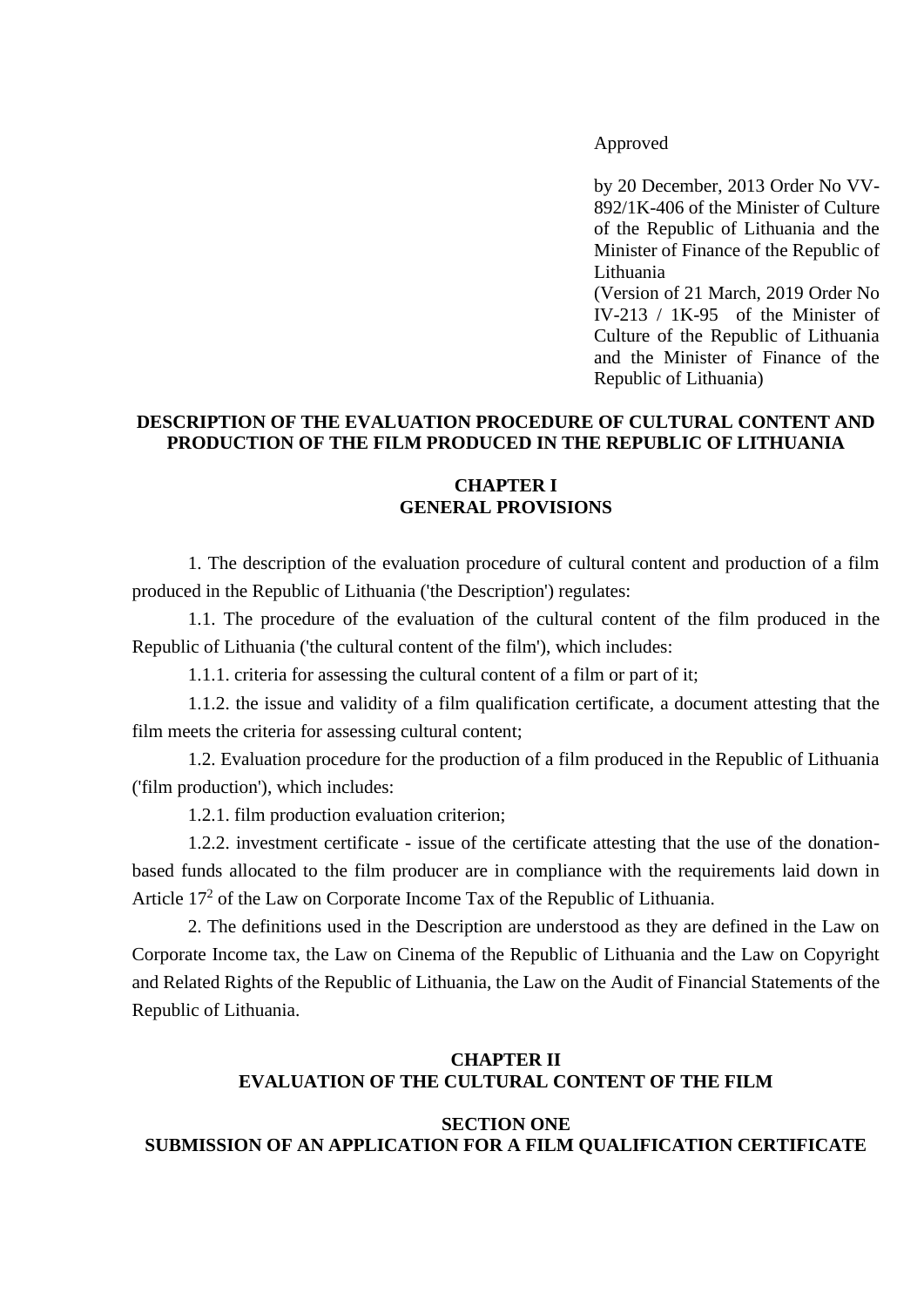3. The application for the issue of the film qualification certificate ('the application') is submitted by a Lithuanian film producer to the Lithuanian Film Centre under the Ministry of Culture ('the Lithuanian Film Centre'). The application is drafted in Lithuanian by filling in the electronic application form established by the director of the Lithuanian Film Centre.

4. No application may be submitted for the production of a completed film or part thereof. Costs of production of a film or part of it incurred more than 90 calendar days before the submission of the application shall not be included in the calculation of the total cost of the film production.

5. An application from a Lithuanian film producer shall not be admissible if it is subject to the restrictions laid down in Article 9 (7) to (10) of the Law on Cinema. If these circumstances come to light after the date of submission of the application to the Lithuanian Film Centre, the application is rejected and the Lithuanian film producer is informed in writing within 5 working days.

6. The date of submission of the application to the Lithuanian Film Centre shall be considered the date of receipt of the application in the Lithuanian Film centre.

7. The application may be submitted for:

7.1. production of a national film or part thereof;

7.2. co-production of a film or part thereof;

7.3. the production of the commissioned film (a film where part of the production services is provided by a Lithuanian film producer who does not become the holder of the copyright and related property rights) or part of it.

8. The application can be submitted for the production of the following categories of films:

8.1. feature, documentary and animated long or short film production;

8.2. production of an animated episode film (where the total duration of the film is no less than 24 minutes);

8.3. television drama film production (when the duration of one episode is no less than 30 minutes and the number of season episodes does not exceed 25);

8.4. television feature documentary film production (with total duration of all parts no less than 50 minutes).

9. The following application documents (application documents in a foreign language shall be submitted with their official translation into Lithuanian) to the Lithuanian Film Centre:

9.1. for the production of a feature film – a film script; for the production of a documentary  $film - a film script$  or a treatment of a film script; for the production of an animated film – a film script (for the production of an animated full-length film) or a film script treatment (for the production of an animated short or animated episodes) and a visualization of the film script;

9.2. for co–production of a film (not applicable to state funded film production projects), a certified copy of a co-produced film production agreement or preliminary agreement concluded between a Lithuanian film producer and at least one foreign film producer. This agreement or the preliminary agreement must specify the name and description of the co-produced film (type, planned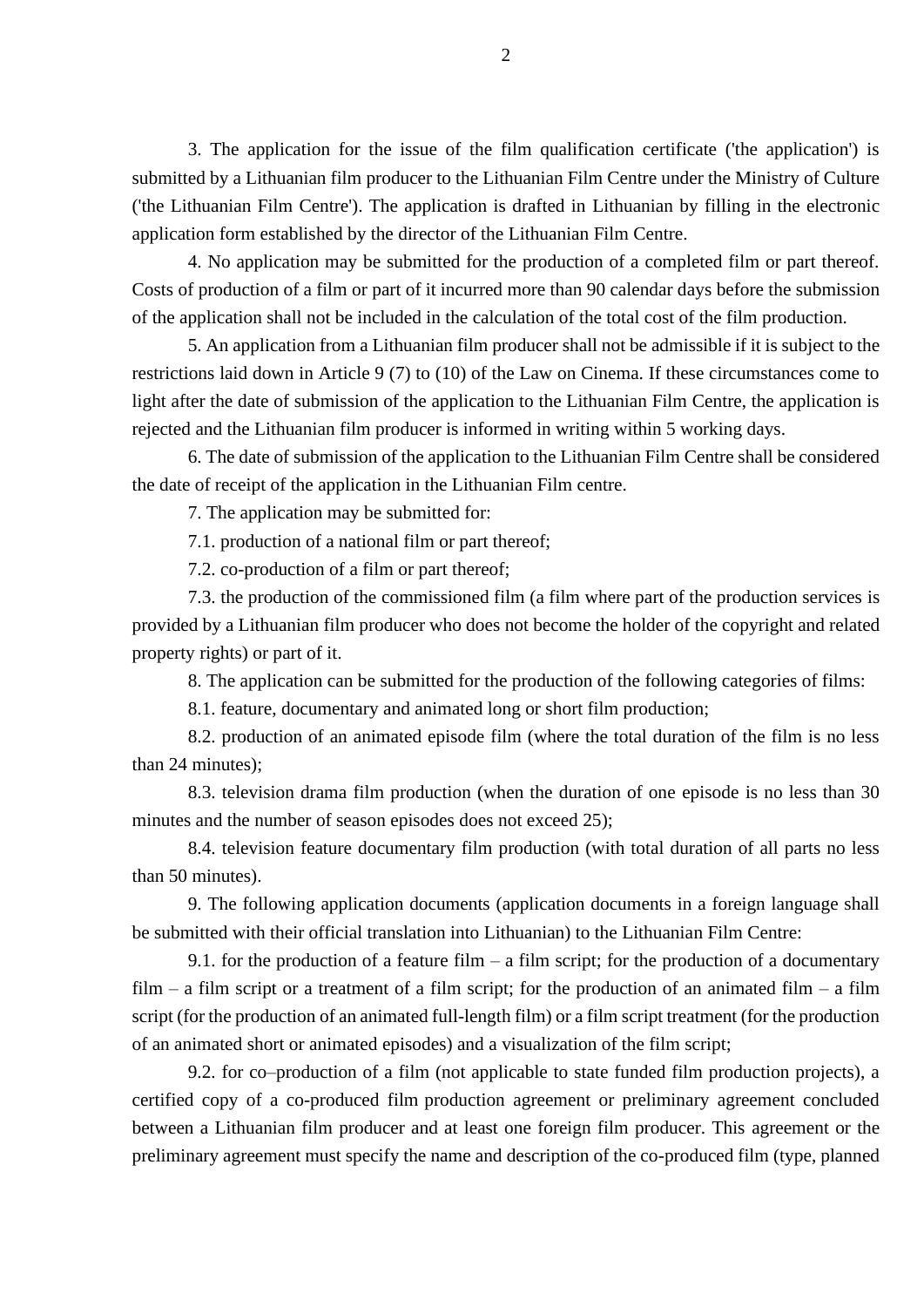duration, language, script writer, director, planned start and end of filming, estimated completion date of the film), the total budget of the film and the financial obligations of the co-producers);

9.3. for the production of the commissioned film  $-$  a certified copy of the agreement for the production of the commissioned film or part of it or of the preliminary agreement between the Lithuanian film producer and the beneficiary. This agreement or the preliminary agreement must specify the name and the description of the commissioned film (type, planned duration, language, script writer, director, planned start and end of filming in Lithuania) and the total production budget of the film or part of it;

9.4. Estimate of the film or part of the film in the form approved by the director of the Lithuanian Film Centre and the film funding plan.

10. If the Lithuanian Film Centre receives a preliminary co-production agreement or preliminary commissioned film or its part production agreement, the Lithuanian film producer respectively, shall submit the approved copy of the agreement with all its annexes to the Lithuanian Film Centre no later than by the first day of filming of the co-production or the original film or part of the film and the Lithuanian film producer shall inform about it the Lithuanian Film Centre in writing.

11. The application, signed with an authorised electronic signature, together with the application documents, shall be submitted to the Lithuanian Film Centre by e-mail of the Lithuanian Film Centre. Applications submitted by other means together with the application documents shall not be accepted.

#### **SECOND SECTION STAGES OF APPLICATION EXAMINATION**

12. Examination of the application consists of two stages:

12.1. verification of application and application documents by the Lithuanian Film Centre;

12.2. the assessment of the cultural content of the film indicated in the application, which is carried out by at least 3 experts, chosen by the Lithuanian Film Centre, with at least 3 years of experience in the cinema field, the commission (hereinafter – Expert commission) acting in accordance with the regulations established by the director of the Lithuanian Film Centre.

13. The Lithuanian Film Centre within 10 working days from the date of receipt of the application and the application documents, shall verify the application and the application documents, determine whether they comply with the requirements set out in the first section of Chapter II of the Description and forward the applications to the expert commission for consideration.

14. If the Lithuanian film centre, in evaluating the application and the application documents, finds out that the application is not properly filled in or not all the application documents are submitted, it shall notify the identified deficiencies to the Lithuanian film producer, and the producer within the deadline established by the Lithuanian film centre shall correct the deficiencies of the submitted application or (and) the documents. If the Lithuanian film producer fails to correct the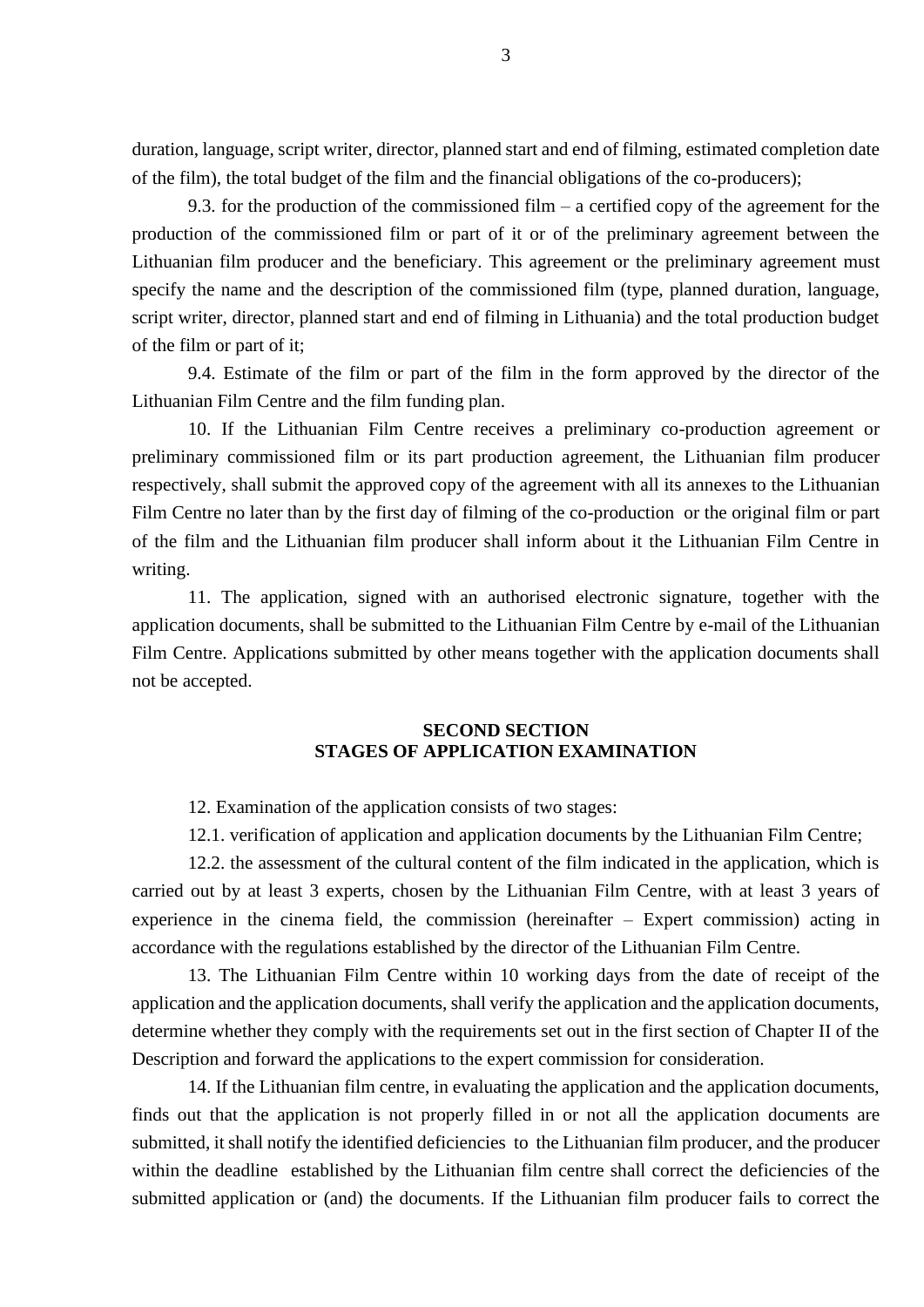deficiencies discovered in the submitted application and / or application documents within the time limit set by the Lithuanian Film Centre, the application shall not be submitted to the expert commission for consideration. Once the deficiencies are eliminated properly and on time, the revised application information and / or application documents shall be attached to the application submitted.

#### **SECTION THREE**

# **CRITERIA FOR ASSESSING THE CULTURAL CONTENT OF A FILM**

15. The expert commission shall assess the cultural content of the films on the basis of the application submitted and the film script or the treatment of the film script in the light of the criteria for assessing the cultural content.

16. A film shall be considered to meet the criteria for assessing the cultural content if:

16.1. it is not a promotional film, a promotional video clip, a television show, a music video clip, a computer game, or a series that is broadcasted daily or several times a week and is characterised by certain character schemes and drama rules that would enable to continue it endlessly and does not create artistic value, including situational comedies, soap operas, and

16.2. the film is not violent or pornographic, and

16.3. the film is not instigating hatred, and

16.4. the film meets at least two of the following cultural criteria:

16.4.1. the script of the film is based on the themes of culture, history, religion and mythology of Lithuania or other European state (s);

16.4.2. the film depicts public or political life events in Lithuania or other European state (s);

16.4.3. the film tells about a famous personality, mythological figure of culture, history, religion, society of Lithuania or other European state (s);

16.4.4. film script or main theme are based on a significant literary work of Lithuania or other European state (s);

16.4.5. the film embodies the important values of Lithuania or other European state (s): cultural and religious diversity, human rights and citizenship, democracy and solidarity, minority rights and tolerance, respect for cultural and family traditions;

16.4.6. the film deals with issues of national or European identity;

16.4.7. the film takes place in Lithuania or other European state (s).

17. The expert commission within 10 working days from the date of receipt of the application, shall evaluate the application and submit its conclusions to the Lithuanian Film Centre on the film's compliance with the criteria for assessing cultural content.

## **SECTION FOUR ISSUE AND VALIDITY OF A FILM QUALIFICATION CERTIFICATE**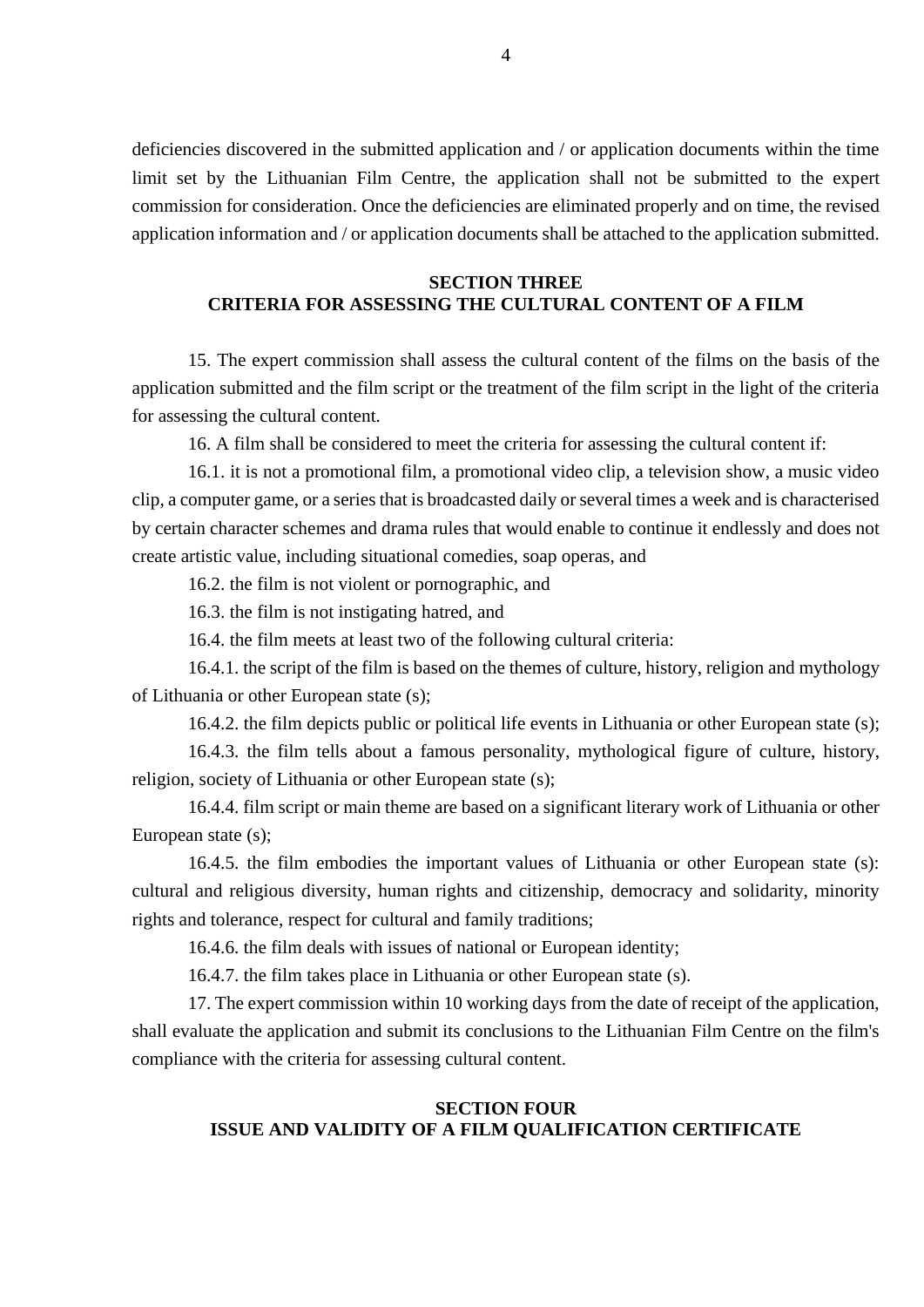18. The Lithuanian Film Centre within 3 working days of the receipt of the expert commission's conclusions on the film's conformity to cultural content assessment criteria shall issue to the Lithuanian film producer the qualification certificate in a form established by the director of the Lithuanian Film Centre on the compliance to the cultural content assessment criteria.

19. Film qualification certificate is not issued in the following cases:

19.1. if the Lithuanian film producer fails to correct the deficiencies of the application and / or application documents submitted by the Lithuanian Film Centre within the deadline set by the Lithuanian Film Centre;

19.2. where a panel of experts finds that a film does not meet the criteria for assessing cultural content.

20. The Lithuanian Film Centre shall inform the Lithuanian film producer who submitted the application in writing of the decision taken not to issue a film qualification certificate.

21. Upon the application submission of the same film, which has already received the film qualification certificate, the compliance to the cultural content assessment criteria is not evaluated repeatedly and the Lithuanian Film Centre shall take a decision on the issue of the film qualification within 10 working days of the receipt of the application.

22. If a film qualification certificate is not issued for the reason set out in point 19.2 of the description, the application for the same film may be submitted again only after the film script or the treatment of the film script are changed.

23. The film qualification certificate is invalidated in the following cases:

23.1. if, as a result of the co-production of the film or the production of the commissioned film or part of it, a certified copy of the agreement as set out in point 10 of the description is not submitted to the Lithuanian Film Centre by the first day of filming;

23.2. once it becomes clear that the Lithuanian film producer is subject to the restrictions set out in Article 9 (7) to (10) of the Law on Cinema.

24. Within 3 working days of the date of occurrence of the circumstances referred to in point 23.1 or 23.2 of the description, the Lithuanian Film Centre shall decide to invalidate the film's qualification certificate and inform the Lithuanian film producer thereof in writing.

## **CHAPTER III ISSUE OF INVESTMENT CERTIFICATE**

## **SECTION ONE SUBMISSION OF DOCUMENTS FOR OBTAINING AN INVESTMENT CERTIFICATE**

25. The Lithuanian film producer for whose produced film the qualification certificate is issued, shall submit to the Lithuanian Film Centre:

25.1. A certified copy of the Lithuanian film producer and the investor (s) agreement ( agreements) on the conditions of the donation-based funding of the production of a film or its part, which shall include the amount of the donation-based funding provided for the production of a film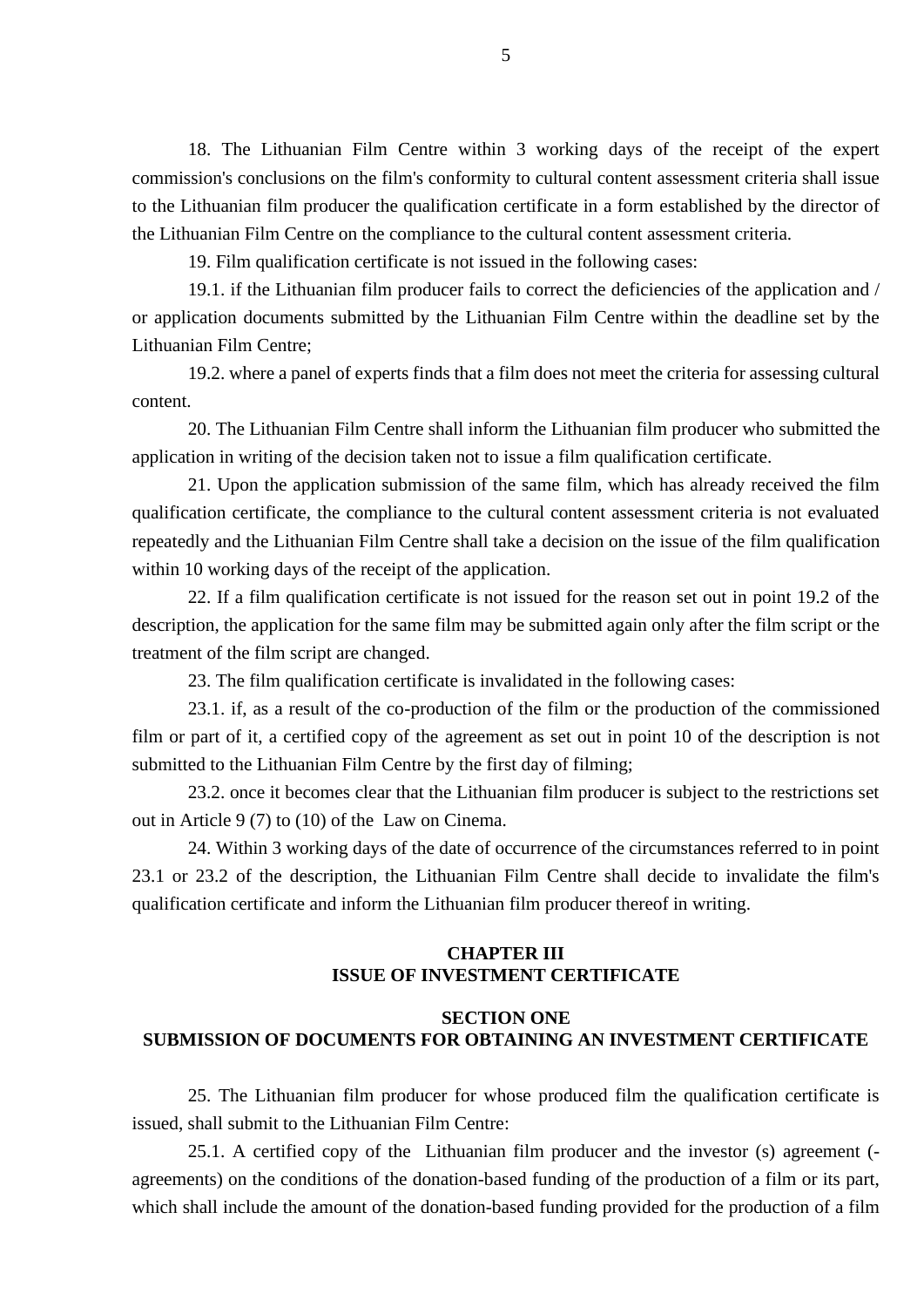or its part, in order to take advantage of the Law on the Corporate Income Tax articles  $17<sup>2</sup>$  and  $46<sup>2</sup>$ which stipulate the tax incentive for film production; planned film production costs; production of the title of the film; and a copy of the bank transfer (s) which (s) certifying the receipt of funds, copy  $(s)$ :

25.2. the auditor's conclusion on the costs incurred by the Lithuanian film producer during the production of a film or its part during the audited period (which begins no earlier than 90 calendar days before the application submission date to the Lithuanian Film Centre and continues to the end of the production of a film or its part, which is established in accordance to the documents certifying the production costs of a film or its part submitted to the auditor and shall not be later than the film registration in the Film register) and the film compliance with the requirements of the Law on Corporate Income Tax articles  $17<sup>2</sup>$  part 1 points 2 and 3 and the film production assessment criteria referred to in item 29 of the Description.

26. All documents referred to in point 25 of the description shall be submitted no later than 3 months after the end of the period to be assessed.

## **SECOND SECTION EXAMINATION OF DOCUMENTS FOR OBTAINING INVESTMENT CERTIFICATES**

27. The Lithuanian Film Centre assesses whether all submitted documents are appropriate (no deficiencies).

28. The Lithuanian Film Centre shall, if necessary, have the right to request the Lithuanian film producer to provide explanations or clarifications on the content of the submitted documents within 5 working days.

## **SECTION THREE FILM PRODUCTION EVALUATION**

29. A film or part of a film meets the criteria for the production evaluation if:

29.1. during the production of the film (other than the animated film) or part of it the filming lasted in the Republic of Lithuania for at least 3 days;

29.2. during the production of the animated film, at least 20 percent of the total cost of production of all or part of the film in the Republic of Lithuania was incurred to cover the costs of at least two of these activities:

29.2.1. execution of filming work (if required by the film script);

29.2.2. creating visual (character / backgrounds) design;

29.2.3. frame layout / storyboard creation;

29.2.4. creating visual effects;

29.3. at least 51 percent of the members of the film group hired by the Lithuanian film producer (creative and technical staff that the Lithuanian film producer has brought together for the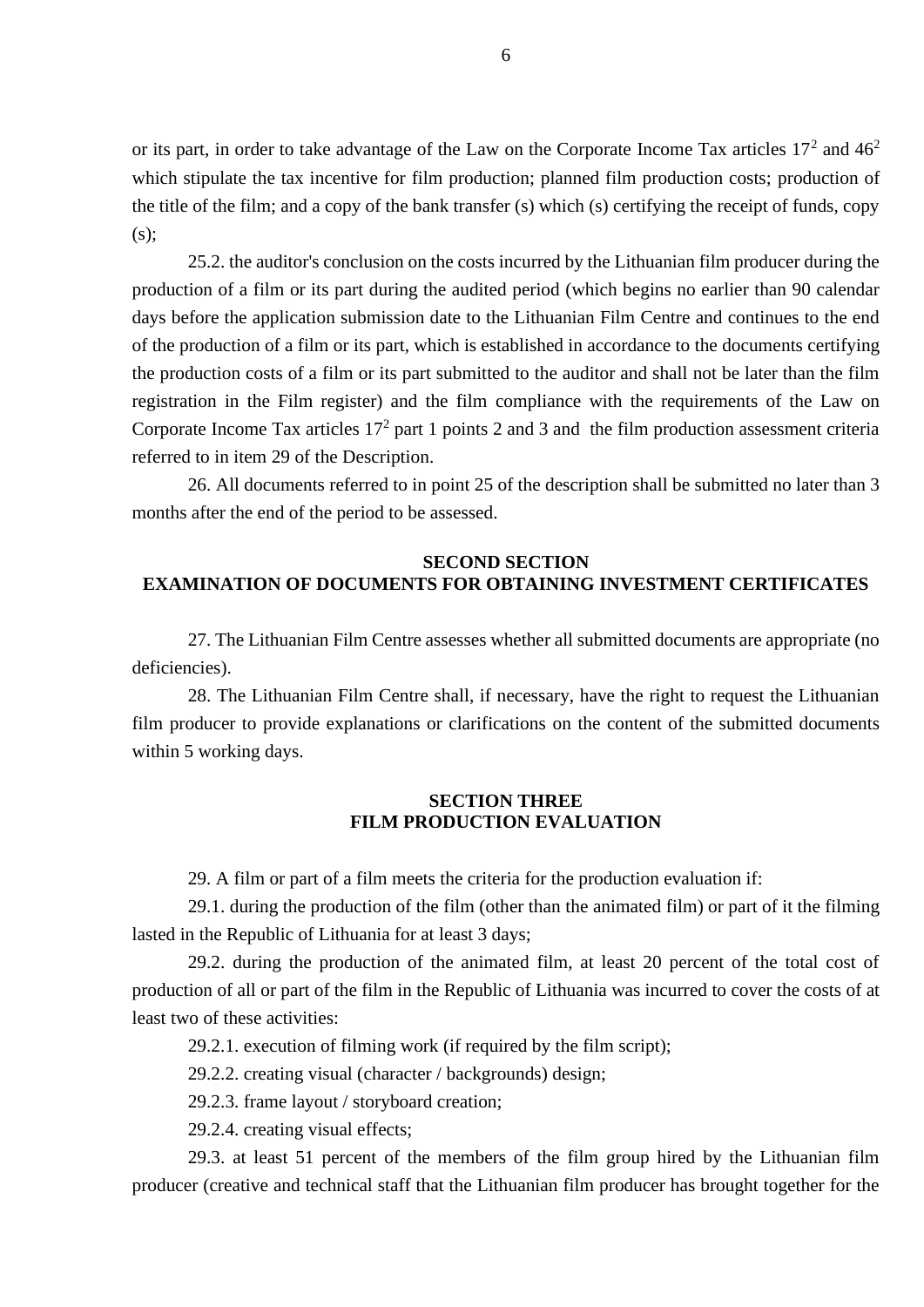creation and production of the film) are citizens of the Republic of Lithuania or other state (s) of the European Economic Area.

#### **SECTION FOUR ISSUE OF INVESTMENT CERTIFICATE**

30. The Lithuanian Film Centre shall issue an investment certificate in the form approved by the director of the Lithuanian Film Centre no later than in 15 working days after the receipt of all the appropriate documents for obtaining the investment certificate, after assessing the documents submitted by the Lithuanian film producer and having ascertained that the film produced by the Lithuanian film producer or part of it meets the requirements laid down in Article  $17<sup>2</sup>$  of the Law on Corporate Income Tax.

31. The investment certificate shall contain:

31.1. data about the Lithuanian film producer:

31.1.1. the name of the taxable entity (hereinafter referred to as 'the entity') or the name of the natural person;

31.1.2. taxpayer Identification Number;

31.1.3. address and contact details;

31.2. data on film produced by Lithuanian film producer:

31.2.1. film title;

31.2.2. confirmation that a film produced for which a film qualification certificate has been issued complies with the requirements laid down in Article  $17<sup>2</sup>$  (1) (1) of the Law on Corporate Income Tax;

31.3. details of the investor who provided funds to the Lithuanian film producer on a donationbasis:

31.3.1. name of the entity;

31.6.2. taxpayer Identification Number;

31.3.3. address and contact details of the establishment of the entity;

31.4. data on the compliance of the donation-based funds provided by the investor to the Lithuanian film producer for the production of the film or part thereof with the requirements laid down in Article  $17^2$  (1) (3) of the Law on Corporate Income Tax:

31.4.1. total production costs of all or part of the film;

31.4.2. the overall amount of the donation-based funds provided by all investors to the Lithuanian film producer for the production of the film or part of it;

31.4.3. the amount of the donation-based funds provided to a Lithuanian film producer by the investor to whom the investment certificate is issued for the production of a film or part of a film, in accordance with the requirements of Article  $17<sup>2</sup>$  (1) (3) of the Law on Corporate Income Tax;

31.5. data on the compliance of the production costs incurred by the Lithuanian film producer with the requirements laid down in Article  $17<sup>2</sup>$  (1) (2) of the Law on Corporate Income Tax: